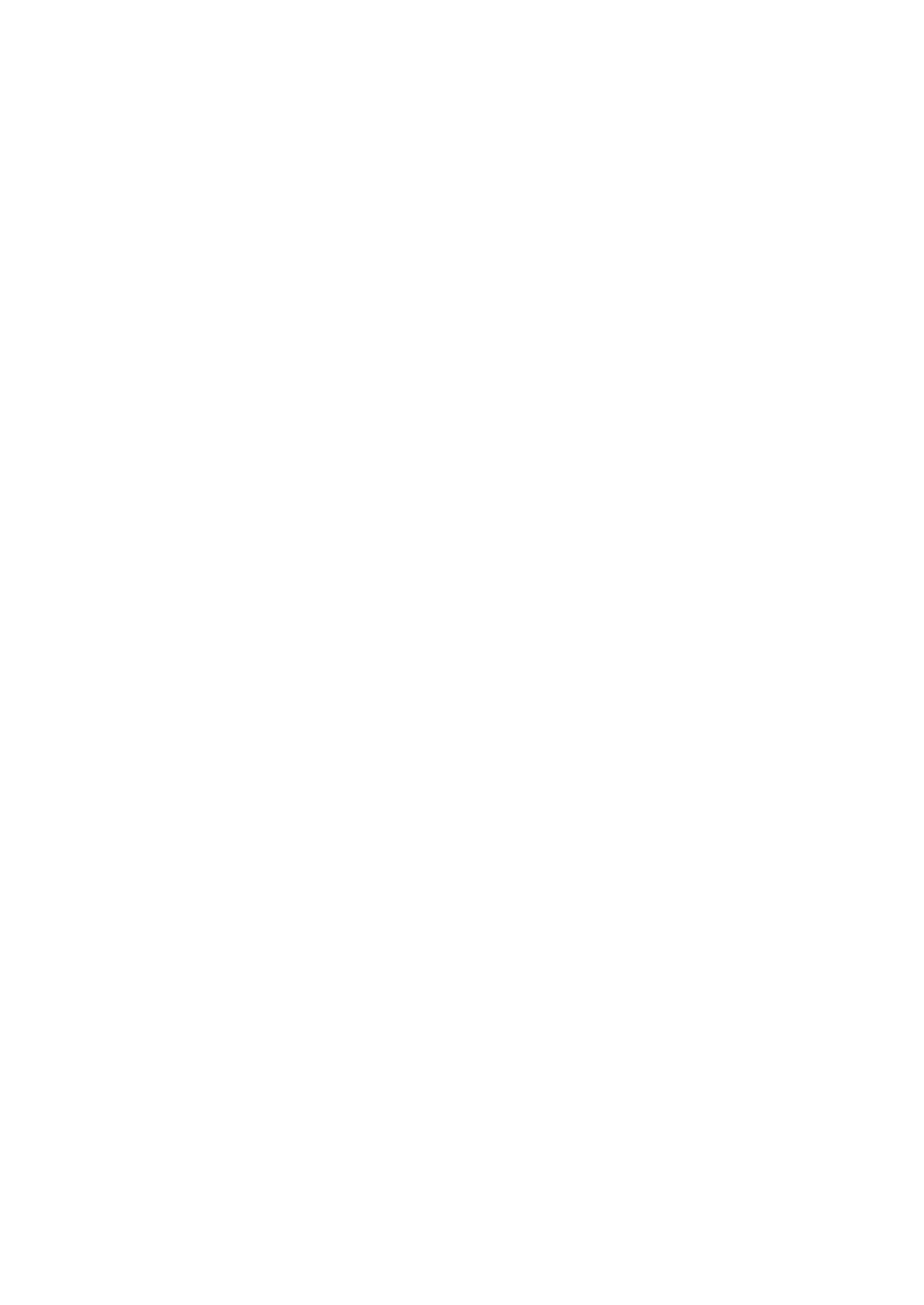The Hon. Mark Speakman MP Attorney General 52 Martin Place SYDNEY NSW 2000

Dear Attorney General,

#### **2016 – 2017 Annual Review**

Pursuant to section 17 of the *Public Defenders Act* 1995*,* I am pleased to forward the Public Defenders' report for the year ending 30 June 2017 for tabling in Parliament.

Yours sincerely,

Mark Ende

Mark Ierace SC Senior Public Defender

18 December 2017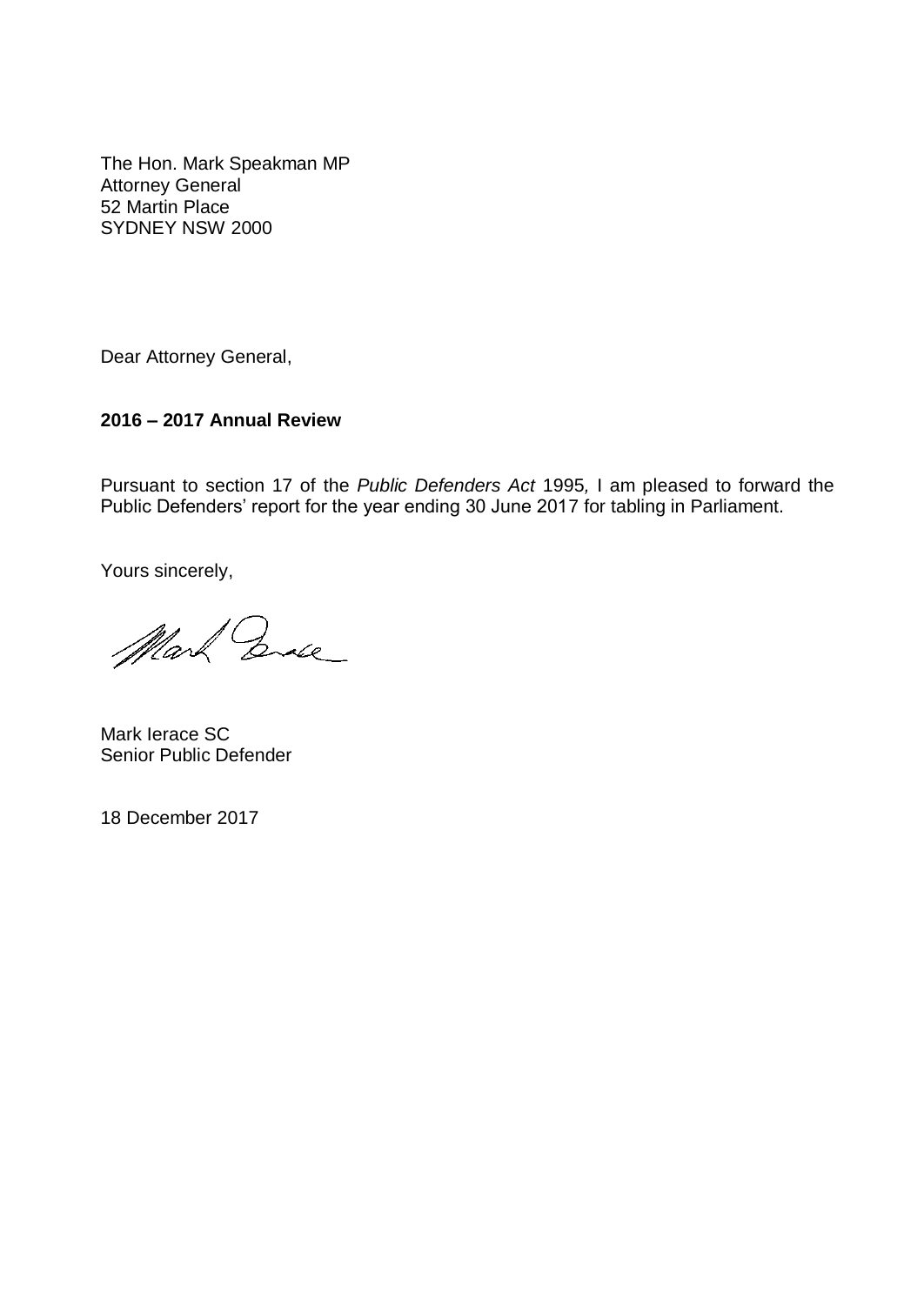### **Table of Contents**

| Organisational Structure and Duties of Public Defenders  2 |
|------------------------------------------------------------|
|                                                            |
|                                                            |
|                                                            |
| The "Rolling List Court" (RLC) pilot program 6             |
|                                                            |
|                                                            |
|                                                            |
|                                                            |
|                                                            |
|                                                            |
|                                                            |
|                                                            |
|                                                            |
|                                                            |
|                                                            |
| 13                                                         |
| Government Information (Public Access) Act 2009 (GIPAA) 14 |
|                                                            |
|                                                            |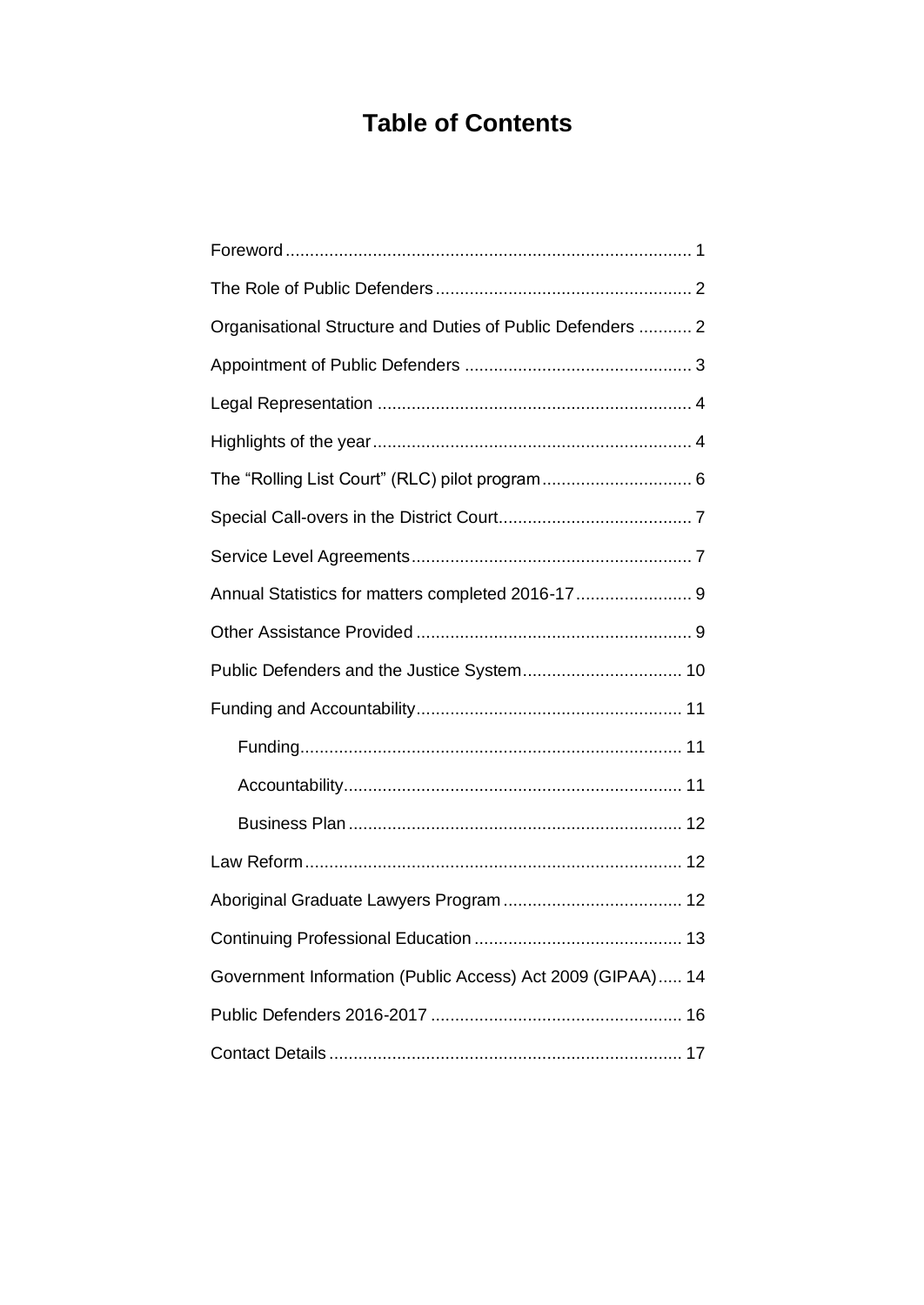#### <span id="page-4-0"></span>**Foreword**

The highlight of this year was the celebration of the  $75<sup>th</sup>$  anniversary of the office of the Public Defender. Acting Justice Peter Hidden AM, now retired from the Supreme Court and a former Senior Public Defender, was the keynote speaker at a dinner held last November to mark this milestone. He spoke, amongst other things, about the early days of this office beginning with the appointment of the first Public Defender, Gordon Champion, on 11 November, 1941. Prior to this appointment, the granting of legal aid for serious criminal trials was at the discretion of the then Crown Law authorities. For less serious matters, indigent accused had to rely on the "dock brief" to obtain counsel.

From that time, this office has grown from "the" Public Defender, to 28 Public Defenders, who are fully independent from government in the provision of our services and the conduct of our matters. Our role in the criminal justice system has also grown since those early days, to include involvement in law reform, participation in various legal policy and working groups and the provision of significant input on practical strategies to address broader justice issues, such as the current District Court trial and sentence backlog and legal education.

I have commented in previous reports on the vital role Public Defenders have played in assisting with District Court Special Call-overs, particularly in regional courts. We have continued to put considerable resources and effort into these sittings and have achieved remarkable results, resolving between 31 - 54 % of matters in which we have been briefed.

Similarly, we have continued our commitment to the Rolling List Court (RLC) at the Downing Centre, again with very pleasing results. An interim report prepared by the Bureau of Crime Statistics and Research (BOCSAR), released in October 2016, found an increase of 20 per cent in the number of guilty pleas balloted to the RLC, coupled with a higher completion rate of 65 per cent as compared with the control group of 37 per cent. BOCSAR's final report will be released soon.

A further strategy to reduce the court backlog is our involvement in long and complex trials, listed in the Sydney District Court. At present, there are over 70 trials of six weeks or more duration, waiting determination. I have redirected a number of Public Defenders to be available to be briefed in such trials; we expect to see the results of this deployment in the next financial year.

We were pleased to welcome Peter McGrath SC, formerly a Crown Prosecutor, as Deputy Senior Public Defender. The additional funds provided for the District Court backlog also enabled the appointment of three additional Public Defenders, with a fourth position to be filled by January 2018. When the backlog passes, the number of Public Defenders will decrease to pre-backlog levels.

At the conclusion of his speech, Acting Justice Peter Hidden AM described the institution of the Public Defenders as one of the most important reforms of the criminal justice system of the last century, and described the title of Public Defender as one to be borne with pride. As we continue to make a significant contribution to reducing caseload, developing jurisprudence and policy reform, I could not agree more.

Mark Ierace SC - **Senior Public Defender**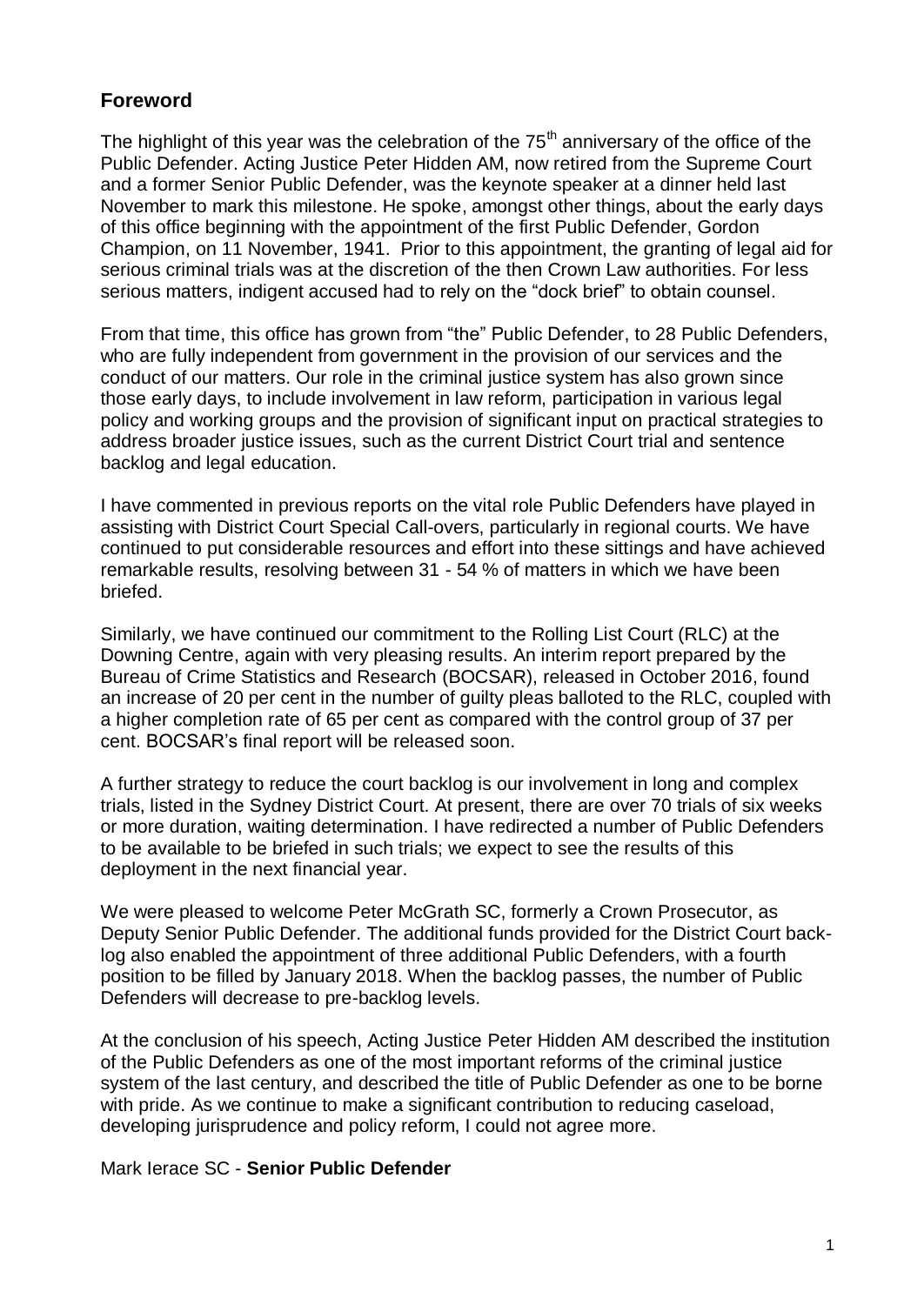#### <span id="page-5-0"></span>**The Role of Public Defenders**

Public Defenders are barristers appointed as independent statutory officers by the Governor of NSW under the *Public Defenders Act 1995* ("the Act").

The principal duty of a Public Defender is to represent persons charged with serious criminal offences who have been granted legal assistance (generally referred to as legal aid), by Legal Aid New South Wales ("LAC"), the Aboriginal Legal Service (NSW/ACT) Limited ("ALS"), or Community Legal Centres ("CLCs"). Public Defenders may also assist in matters such as inquests and government inquiries.

As barristers, Public Defenders are bound by the *Legal Profession Uniform Conduct (Barristers) Rules* 2014 and related legislation and are therefore subject to the same disciplinary regime for professional conduct as other counsel.

#### <span id="page-5-1"></span>**Organisational Structure and Duties of Public Defenders**

#### **The Senior Public Defender**

The Senior Public Defender, Mark Ierace SC, is responsible to the Attorney General for the proper exercise of his functions under the Act. Those functions are set out in detail in Section 8(1) and include:

- the making of arrangements and giving of directions to ensure the effective and efficient conduct of Public Defenders' work;
- providing advice and assistance to Public Defenders and monitoring their work;
- consulting with the LAC, ALS and CLCs on the provision of legal assistance to legally assisted persons; and
- advising the Attorney General on law reform.

The Senior Public Defender also conducts a Supreme Court trial and appellate practice in addition to his management and legal policy responsibilities.

#### **Deputy Senior Public Defenders**

The Act provides that the Governor may appoint one or more Deputy Senior Public Defenders. There are currently two Deputy Senior Public Defender positions occupied by Craig Smith SC and Peter McGrath SC. The functions of a Deputy Senior Public Defender include assisting the Senior Public Defender as required in addition to the conduct of trial and appellate practices. The Senior and Deputy Senior Public Defenders form the management team for chambers and also work together on high level policy and law reform matters.

#### **Functions of Public Defenders**

The functions of a Public Defender are set out at Section 10 of the Act and include:

- **EXECTE 20** advising and appearing in criminal proceedings
- **EXEDER** advising on matters referred by the Senior Public Defender
- carrying out other related functions as may be specified by the Attorney General in consultation with the Senior Public Defender and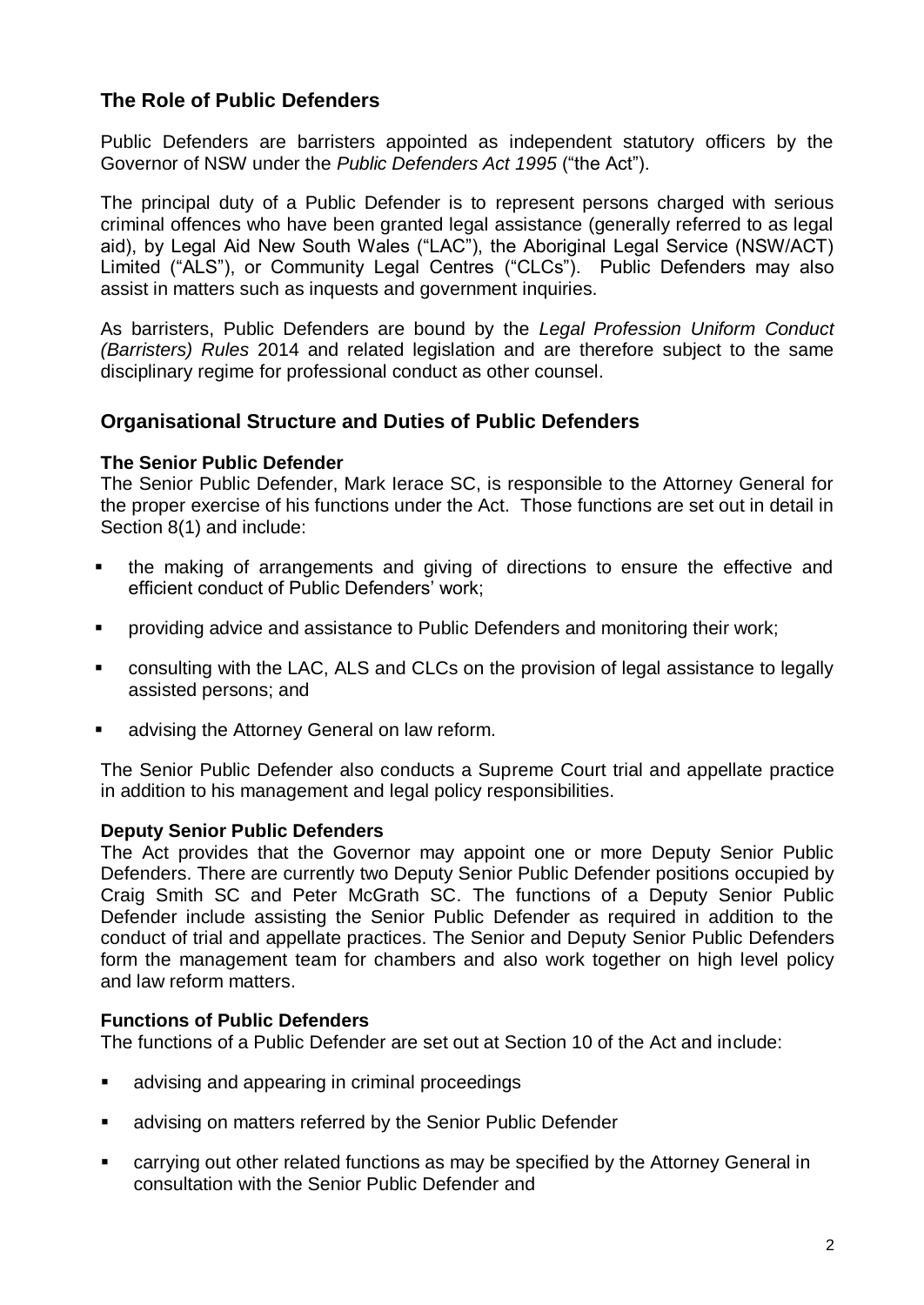providing representation in Parole Board and mental health legislation proceedings and related matters.

The Senior Public Defender may establish written guidelines on the exercise of the above functions of the Public Defenders, however this does not derogate "from the authority of a Public Defender in respect of the conduct of any proceedings" (section 6  $(4).$ 

#### <span id="page-6-0"></span>**Appointment of Public Defenders**

The terms of appointment under the Act were changed in 2007 to remove life tenure for Public Defenders appointed after the commencement of the new provisions. Public Defenders may now be appointed for a period of up to seven years following a probationary period of 12 months as an Acting Public Defender.

Public Defenders appointed for a seven year term must have their performance reviewed under the *Guidelines for the Appointment of Public Defenders* by a review committee at the conclusion of each seven year period. They may be appointed for a further seven years if recommended by the review committee. The Senior Public Defender and Deputy Senior Public Defenders are appointed for renewable terms of seven years.

There are now 28 Public Defender positions for the whole of NSW. Three of these positions have been created with the provision of additional funding to help address the District Court backlog. A fourth position will be filled next financial year.

Two Public Defender positions are fully funded by the LAC on an ongoing basis as set out in the annual service level agreement available on our website.



#### **Organisational Chart as at 30 June 2017**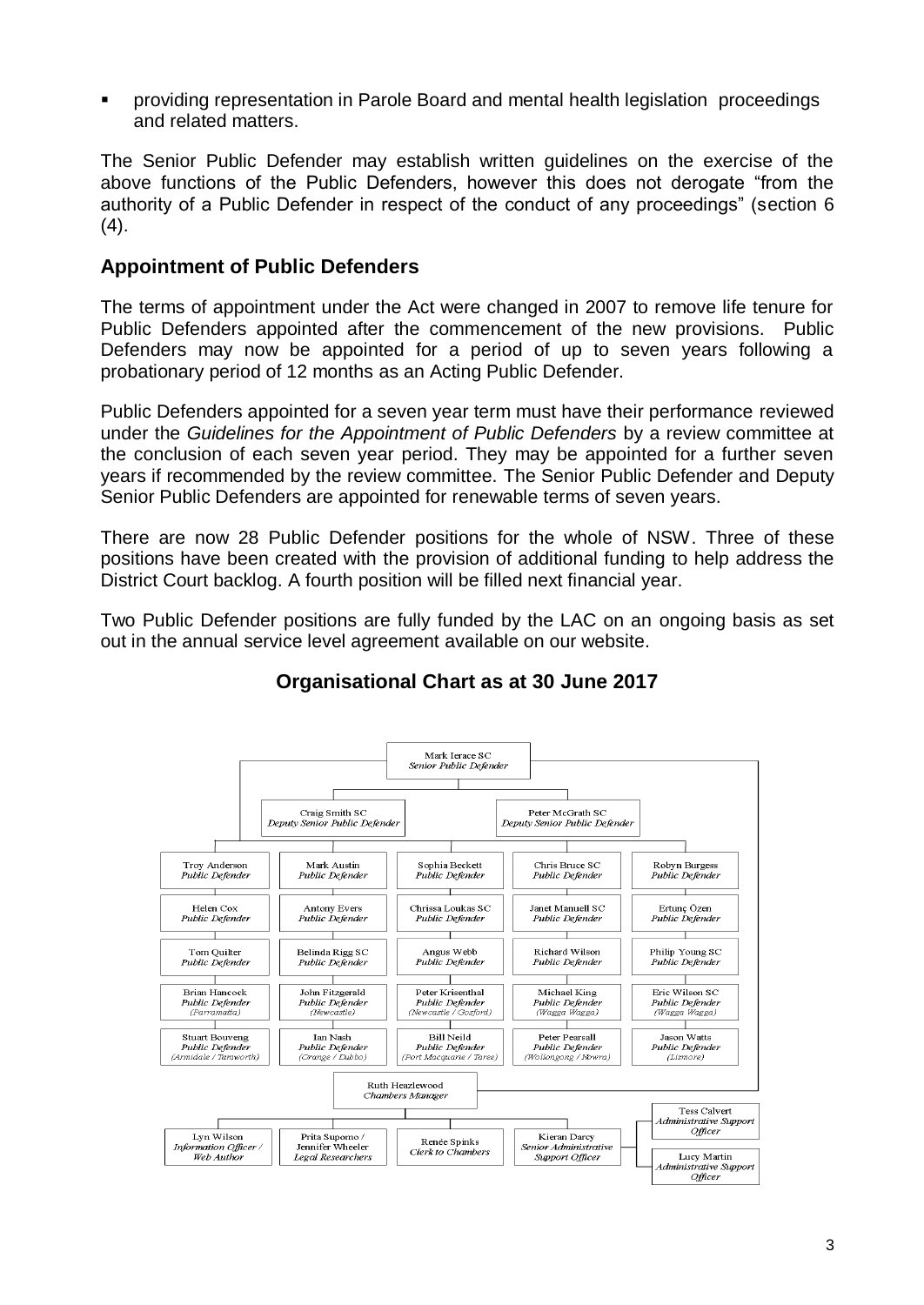#### <span id="page-7-0"></span>**Legal Representation**

Public Defenders represent legally assisted people defined by the Act as "a person who is a legally assisted person within the meaning of the *Legal Aid Commission Act 1979* or who is receiving legal assistance through a community legal centre".

The definition of community legal centre includes an "Aboriginal legal service or other community legal centre within the meaning of section 48H of *the Legal Profession Act 1987."*

About 87 per cent of this year's work was briefed by the LAC, either directly, or by private solicitors acting under a grant of legal aid. Matters referred by the ALS account for approximately 13 per cent of Public Defenders' work.

This year Public Defenders **accepted 1000 requests** for assistance and **declined 2078 requests**. Matters are declined for a number of reasons, including conflict of interest or more commonly, due to the unavailability of a Public Defender.

#### <span id="page-7-1"></span>**Highlights of the year**

#### **75th Anniversary of Public Defenders**

On 11 November 1941, Gordon Champion was appointed as the first Public Defender for NSW. We celebrated the  $75<sup>th</sup>$  anniversary of this momentous event in the company of Public Defenders both past and present with a dinner held on 12 November 2016.

The guest speaker was Acting Justice Peter Hidden AM, retired Supreme Court Judge and former Senior Public Defender. In his speech, Acting Justice Hidden AM spoke in detail about the history of this office noting the appointment of a Public Defender was an initiative of the then Attorney General, C.E. (Clarrie) Martin. Attorney General Martin sought to address the inadequacy of the ad hoc system of legal aid in criminal trials. At that time legal assistance was made through a discretionary grant of aid by Crown Law authorities in very serious cases, and the system of "dock briefs" in less serious cases.

Attorney General Martin brought in the *Legal Assistance Act 1943* to establish the Office of the Public Solicitor, the predecessor of the Legal Aid Commission NSW. Over the years a number of solicitors who worked for that office were appointed as Public Defenders.

Gordon Champion continued in his role as Public Defender until he died on his way to court in August 1945, having carried a huge workload during his tenure. He was succeeded by Fred Vizzard QC who was later joined by Clarrie Cullen in 1953, appearing in country courts.

In 1965, Howard Purnell QC was appointed as the first Senior Public Defender and Ernest Byron QC was appointed to replace Fred Vizzard QC, who retired.

In 1969, during the tenure of the then Attorney General, John Maddison, the *Public Defenders Act 1969* was passed making the Public Defenders independent statutory officers. By then the office and the high reputation of Public Defenders as criminal advocates was well established.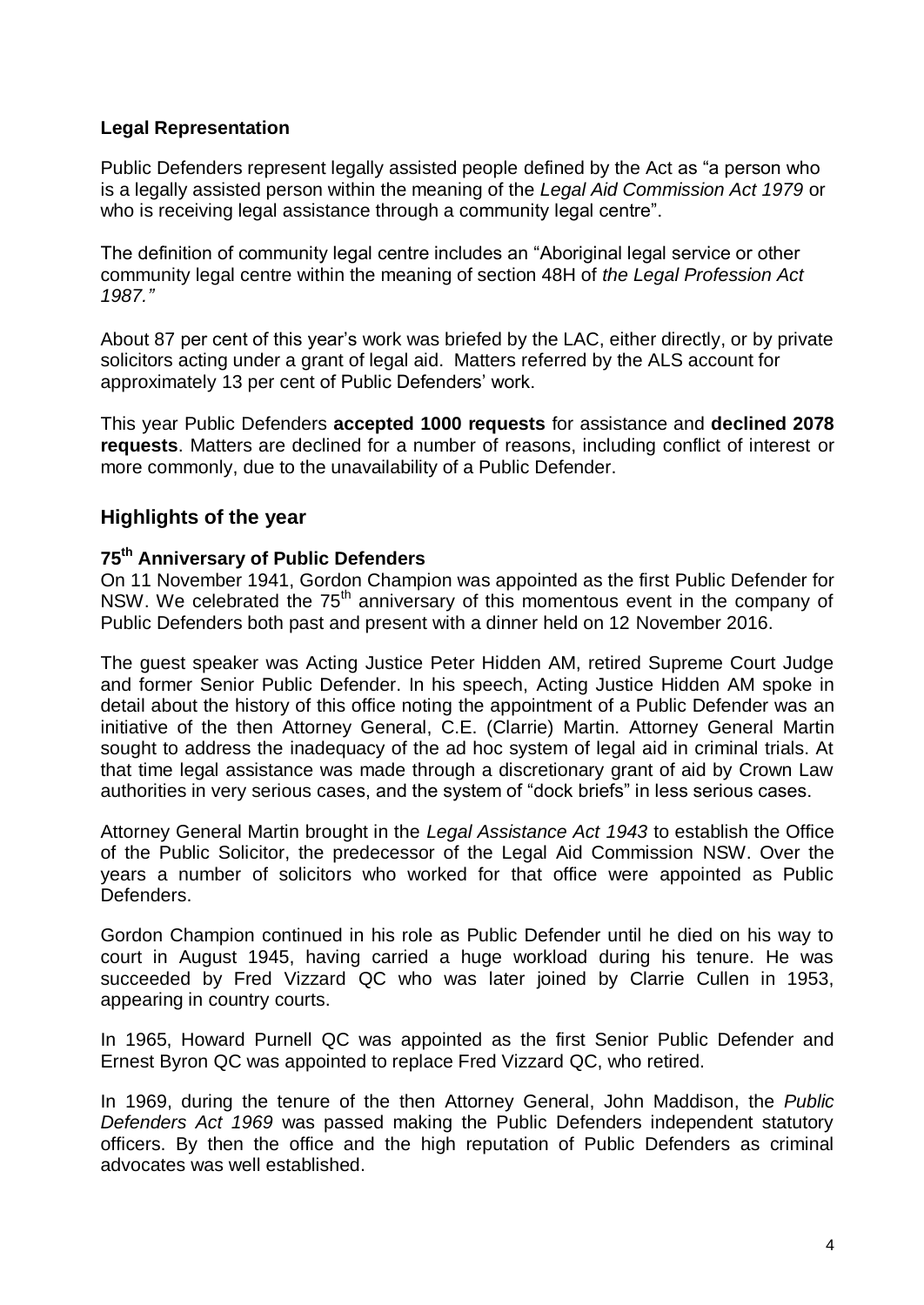Acting Justice Hidden AM pointed out that it was impossible in his speech to do justice to the many achievements of the Public Defenders in those early years and over the long period since. There were many notorious cases where Public Defenders were briefed and many that led to important High Court decisions including *Veen v the Queen (No.2) (1988) 164 CLR 465.* He also noted the statutory role of the Senior Public Defender in guideline judgments.

Many Public Defenders have moved on to higher office including appointments to the District Court, Supreme Court and notably the appointment of Virginia Bell AC to the High Court.

Justice Hidden AM paid tribute to those Public Defenders who have died, including Judge Bob Bellear – the first Aboriginal Public Defender and Judge of the NSW District Court.

In closing his speech he emphasised the importance of the day to day work of the Public Defenders at the coalface at both trial and appellate level: the work which gains no public recognition but which profoundly affects the lives of so many ordinary people. He saw the institution of the Public Defender as one of the most important reforms of the criminal justice system of the last 100 years, and described the title of Public Defender as one to be borne with pride.

*The above is an edited version of Acting Justice Hidden AM's speech. He acknowledged the research of Dr Greg Woods QC who provided a draft of a chapter of the second volume of his as yet unpublished "History of the Criminal Law in NSW", and the reminiscence of Bill Hosking QC, who also provided some of the draft of his book "Justice Denied", which has since been published.*

#### **Success in the High Court**

Two successful High Court appeals were conducted by Belinda Rigg SC with Sophia Beckett as junior in the matter of Barbieri.

In *IL v The Queen* [2017] HCA 27, the appellant was involved in a joint criminal enterprise to manufacture a commercial quantity of a prohibited drug. The co-offender died as a result of a fire probably caused by him in the course of the drug manufacturing process. The appellant was charged with murder and manslaughter in addition to various drug offences. The murder charge was based on constructive murder as the appellant and deceased had participated in a joint criminal enterprise to manufacture drugs and the death of the co-offender occurred as a result of this activity.

At trial, the Judge directed the jury to acquit the appellant of both the murder and manslaughter charges on the basis that the appellant's liability was secondary in so far as her participation in the joint criminal enterprise was concerned. As the deceased committed no crime in killing himself the appellant could not be held liable as a principal in the second degree.

The Crown appealed this decision and the CCA upheld the appeal on the basis that the participation of the appellant in the joint criminal enterprise was primary and ordered a new trial.

On appeal to the High Court the orders of the CCA were set aside on the basis that section 18 (1) *Crimes Act* 1900 (NSW) does not apply to self-killing.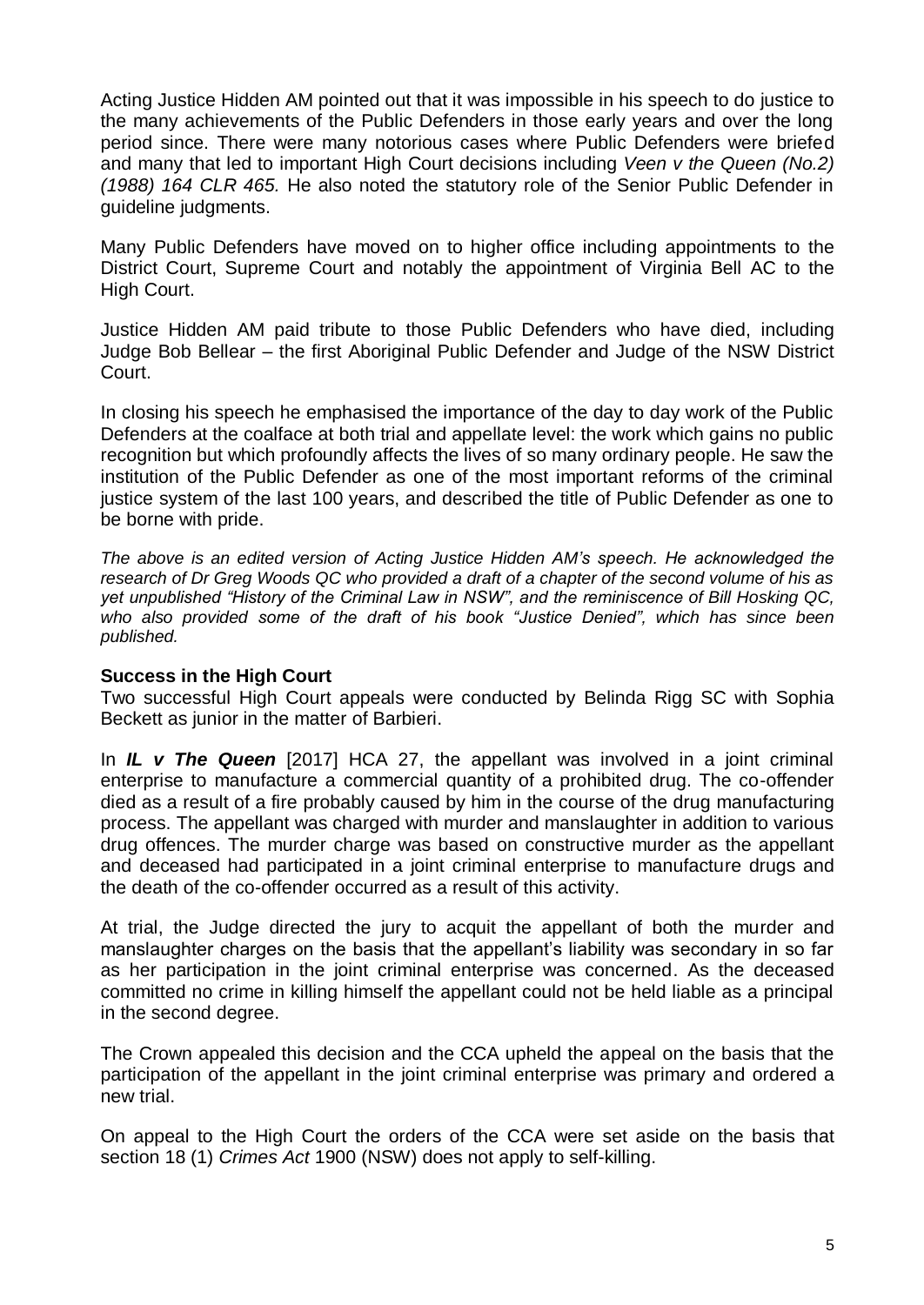In *The Queen v Barbieri [2017] HCA Trans 111,* the Crown sought special leave to appeal the decision of the CCA in *Barbieri v R [2016] NSWCCA 295* to reduce the sentence of the appellant, who had pleaded guilty to the murder of a police officer.

The appellant's mother, who was also involved in the killing, pleaded guilty to manslaughter on the basis of substantial impairment (a delusional disorder). The appellant shared this delusional disorder with his mother by way of a 'folie a deux'. The mother was sentenced to a total of 9 years imprisonment, with a NPP of 6 years 6 months, for the manslaughter.

The appellant had also offered to plead guilty to manslaughter on the basis of substantial impairment but his offer was refused by the Crown. However, the Crown did make the concession that the appellant was suffering from a 'significant cognitive impairment' at the time of the killing and therefore a life sentence was not mandated under s.19B of the *Crimes Act 1900*.

The sentencing judge accepted that the appellant had relevantly suffered from a delusional disorder but found it was "secondary" to that of his mother's and that, since his physical separation from his mother (post-arrest), he had "substantially recovered" from his disorder. The judge sentenced the appellant to 35 years imprisonment with a NPP of 26 years.

On appeal, the CCA found the sentencing judge had erred in his application of sentencing principles relevant to mentally ill offenders. The CCA allowed the severity appeal and re-sentenced the appellant to a term of 21 years 3 months imprisonment, with a NPP of 15 years.

The Crown's special leave application to the High Court to appeal the CCA's decision was refused.

#### <span id="page-9-0"></span>**The "Rolling List Court" (RLC) pilot program**

The aim of this program is to resolve trial matters by early case management, thus reducing the time taken from committal to finalisation and ultimately addressing some of the factors leading to the current backlog of cases in the District Court.

This initiative was developed in collaboration with the Chief Judge of the District Court, the Office of the Director of Public Prosecution (ODPP), LAC and Public Defenders. It is based on the successful model in place in certain regional courts with a local Public Defender and Crown Prosecutors. Counsel are typically briefed earlier than in other metropolitan courts, and the ongoing working relationships between them and their respective instructing solicitors from the LAC and ODPP leads to a more efficient disposition of matters. The close and daily interaction of these personnel builds a level of professional trust and communication which enables issues in a trial or sentence matter to be identified at an earlier stage, thus saving time and expense, particularly if the matter can be resolved before trial by an early plea of guilty or appropriate charge modification.

The pilot program began in the Downing Centre District Court in April 2015, with two Public Defenders and two Crown Prosecutors, instructed by a specific team of LAC and ODPP solicitors. One Judge is allocated to manage the work of the court. The criteria for referral of a trial to the Rolling List Court is that it is an in-house legal aid matter with an estimate of no more than two weeks, no co-accused, no fitness issues and it is a state prosecution.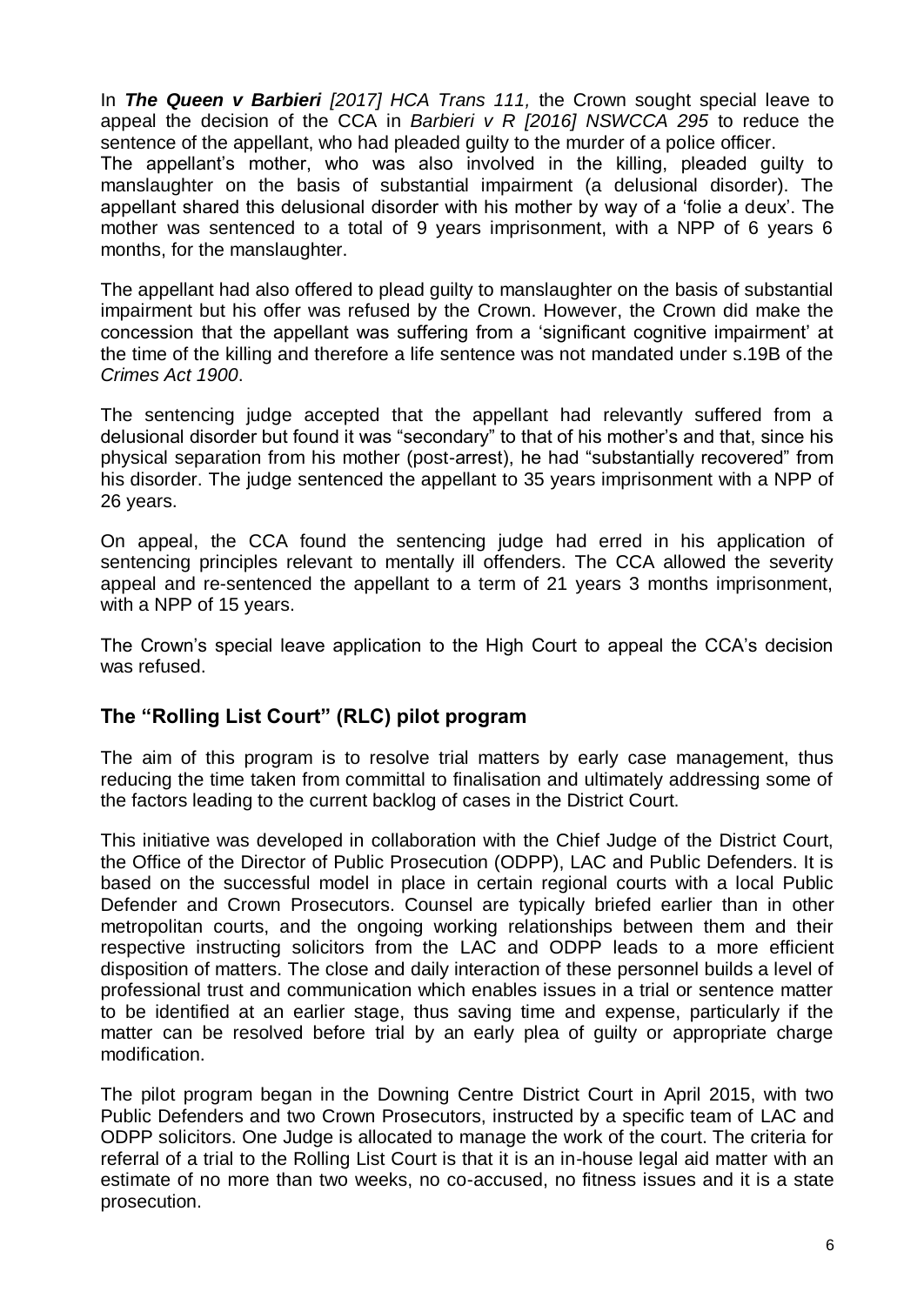As the program progressed, Campbelltown, Parramatta and Penrith District Courts were added to the court catchment area.

This year **101 matters were completed in the RLC**. A preliminary evaluation of the program by the NSW Bureau of Crime Statistics and Research (BOCSAR) found that by July 2016, a "significantly higher proportion of matters balloted to the RLC had been finalised compared with matters dealt with in the general court list (65% vs. 37%)."

BOCSAR also noted in that report the RLC achieved a higher percentage of guilty pleas before trial compared with the control courts (63% vs. 41%), with guilty pleas being entered within 3 months in approximately 18% of matters compared with 5% in other courts.<sup>1</sup>

#### <span id="page-10-0"></span>**Special call-overs in the District Court**

Public Defenders assisted with Special Call-overs at Coffs Harbour, Gosford and Port Macquarie District Courts. The success of these special call-overs is due to the close cooperation between Public Defenders, Legal Aid, ALS, the ODPP and Crown Prosecutors, Judges, Courts and Corrective Services in ensuring the whole process runs as efficiently as possible. It is estimated **between 31 – 54 per cent of matters in which Public Defenders were briefed were resolved before trial**, resulting in a significant reduction of pending trials in the District Court and overall savings to the justice budget.

#### <span id="page-10-1"></span>**Service Level Agreements**

 $\overline{a}$ 

Formal arrangements for access to our services are contained in Service Level Agreements ("SLAs"), which are negotiated annually with the LAC and ALS.

The SLAs set a framework for the type of work undertaken by Public Defenders, with priority given to more serious, lengthy and complex matters in the District, Supreme and higher appellate courts. By focusing on these high-cost matters, Public Defender services are used in the most efficient and effective manner. These agreements ensure we regularly consult with the parties and help maintain strong relationships with the LAC and ALS.

The SLAs also set out the regional and metropolitan sittings of the Supreme and District Courts covered by Public Defenders. We aim to balance our resources to ensure that regional and remote communities have equal access to Public Defenders whenever possible. **The ratio of Sydney court matters to regional courts was 49:51,** reflecting the additional resources directed to regional District Courts at Tamworth, Armidale, Port Macquarie and Taree.

Public Defenders receive funding from both the LAC and ALS under these agreements (see Funding and Accountability).

#### **Determining Priorities by Service Level Agreements**

The acceptance and allocation of briefs to Public Defenders is largely determined by the service level agreements with the LAC and ALS. The purpose of these agreements is to

<sup>1</sup> http://www.bocsar.nsw.gov.au/Pages/bocsar\_news/bb120-NSW-Rolling-List-Court-Evaluation.aspx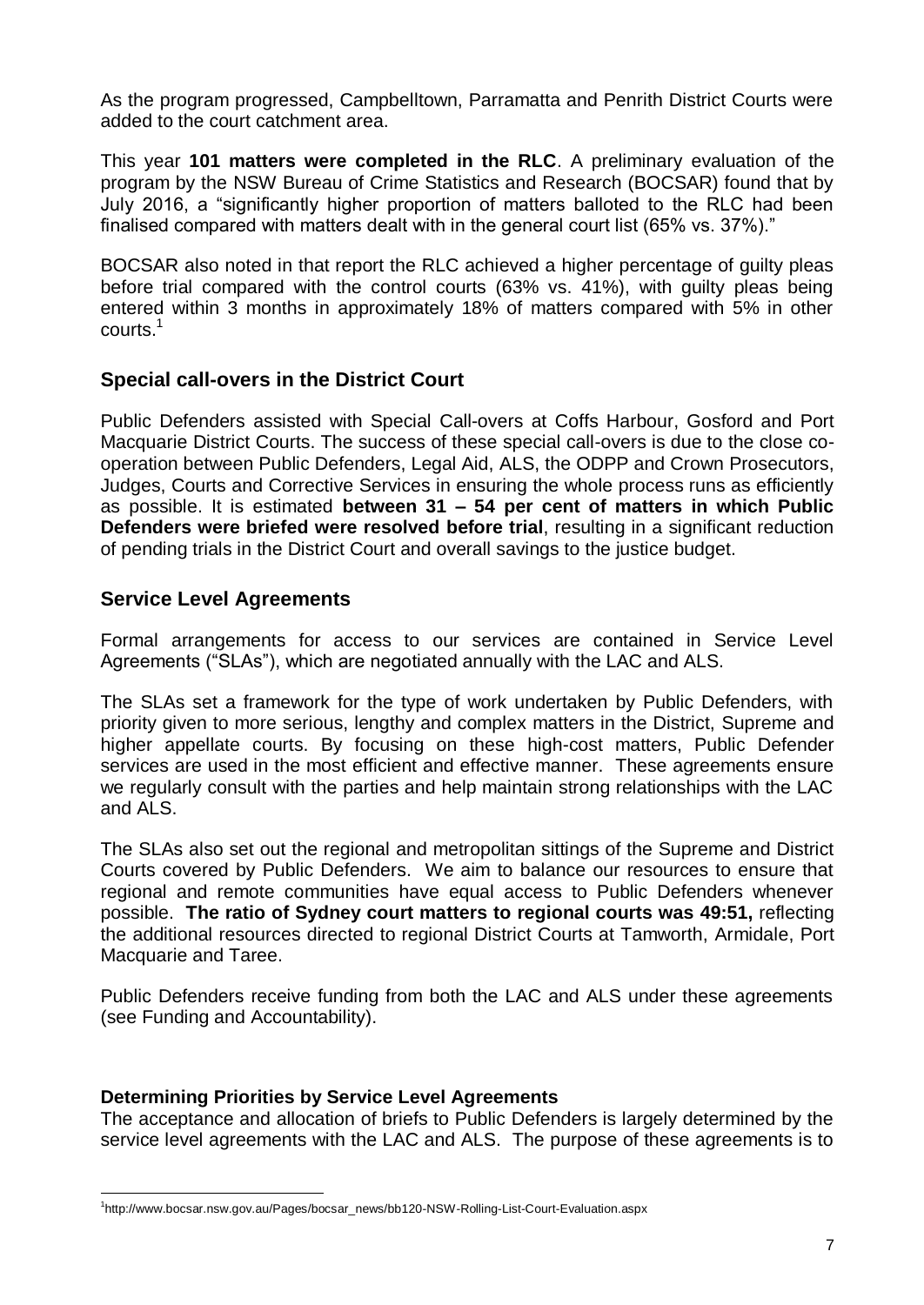ensure the most cost effective use of our mutual resources. The types of matters where Public Defenders are briefed include:

- Supreme Court trials
- **If** long and/or complex District Court trials
- circuit work at nominated regional centres
- appellate work in the High Court, Court of Criminal Appeal and Court of Appeal; and
- committal hearings involving serious criminal charges.

Public Defenders may also appear in coronial inquiries either at the request of the LAC, ALS or the Crown Solicitor's Office.

The distribution of work (matters completed this year) across the various court jurisdictions is approximately as follows:

- **District Court, 65%**
- Supreme Court, 8%
- Court of Criminal Appeal, 16%
- High Court,1%
- Local and Children's Courts, 10%.

**Preparation time amounted to 2,130 days** with an additional **2,608 conference hours** spent with solicitors, clients and witnesses. This year Public Defenders spent **1,874 days in court.**

Representation in regional and non-metropolitan court sittings now accounts for approximately 51 per cent of our work. Public Defenders are located at Orange (1), Lismore (1), Newcastle (2), Tamworth (1), Port Macquarie (1), Wollongong (1) and Wagga Wagga (2). One Public Defender is located at the Parramatta Justice Precinct.

<span id="page-11-0"></span>Public Defenders also provide representation at other circuit sittings of regional District Courts and regional Supreme Court sittings as needed.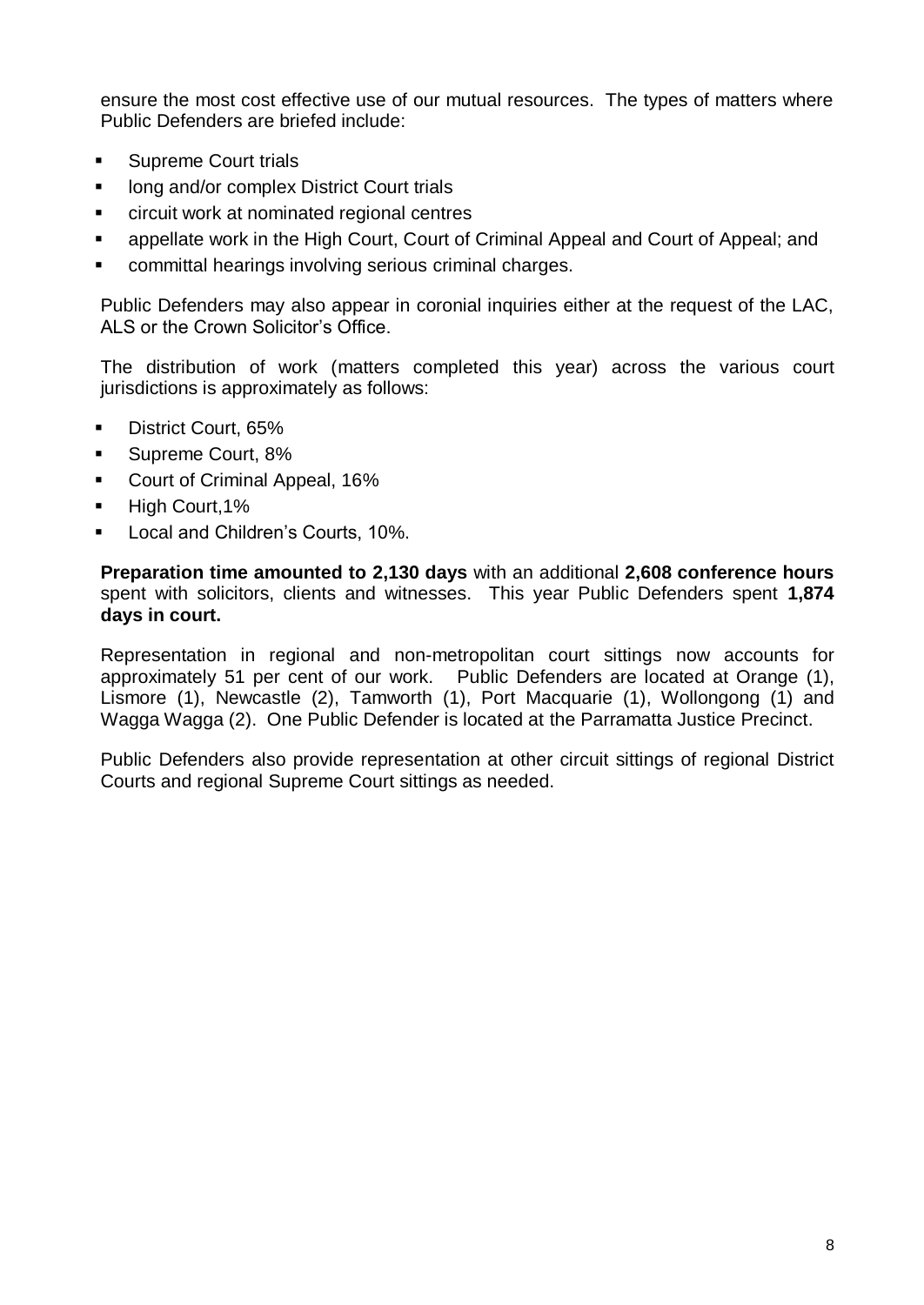|                               | <b>STATE</b> | <b>C'WEALTH</b> | <b>TOTAL</b> |
|-------------------------------|--------------|-----------------|--------------|
| Children's Court              | 10           | 1               | 11           |
| Coroner's Court               | $\Omega$     | $\mathbf 0$     | $\Omega$     |
| Local Court                   | 59           | 3               | 62           |
| Drug Court                    | 0            | 0               | $\mathbf 0$  |
| <b>District Court</b>         | 480          | $\overline{4}$  | 484          |
| <b>State Parole Authority</b> | 0            | $\mathbf 0$     | $\mathbf 0$  |
| Supreme Court                 | 60           | $\mathbf 0$     | 60           |
| Mental Health Review Tribunal | 1            | $\Omega$        | 1            |
| <b>CCA Advices</b>            | 91           | 2               | 93           |
| Court of Appeal Advices       | $\mathbf 0$  | $\mathbf 0$     | $\mathbf 0$  |
| <b>High Court Advices</b>     | 5            | 1               | 6            |
| <b>CCA Appeals</b>            | 24           | 1               | 25           |
| Court of Appeal Appeals       | 0            | $\mathbf 0$     | $\mathbf 0$  |
| <b>High Court Appeals</b>     | 3            | 1               | 4            |
| <b>GRAND TOTAL</b>            |              |                 | 746          |

#### **Annual Statistics for matters completed 2016-17**

#### **Impact of long and complex trials**

Public Defenders are often briefed in lengthy and complex trials to help contain the cost of such matters. This year, one trial with multiple accused and charges has taken over a year from committal to completion with the Public Defender briefed in the matter spending 232 days in court.

The allocation of a Public Defender to such long trials will have an impact on the total number of matters completed in the year as they are not available to do other trials. Preparation time is also extensive given the voluminous briefs provided in such matters.

Comparison of matters completed over consecutive financial years are therefore not necessarily indicative of increasing or decreasing workloads or productivity and any comparison of annual figures should be treated with caution.

#### <span id="page-12-0"></span>**Other Assistance Provided**

Public Defenders are an important resource for the legal profession. This year they provided **254 instances of assistance** to the profession on legal, ethical and practice issues either by telephone or brief written advices.

<span id="page-12-1"></span>Our website is a valuable resource for the profession, students and the general public. The sentencing tables and other resources on the website are used both by practitioners and the judiciary, who regularly comment on the usefulness of this resource.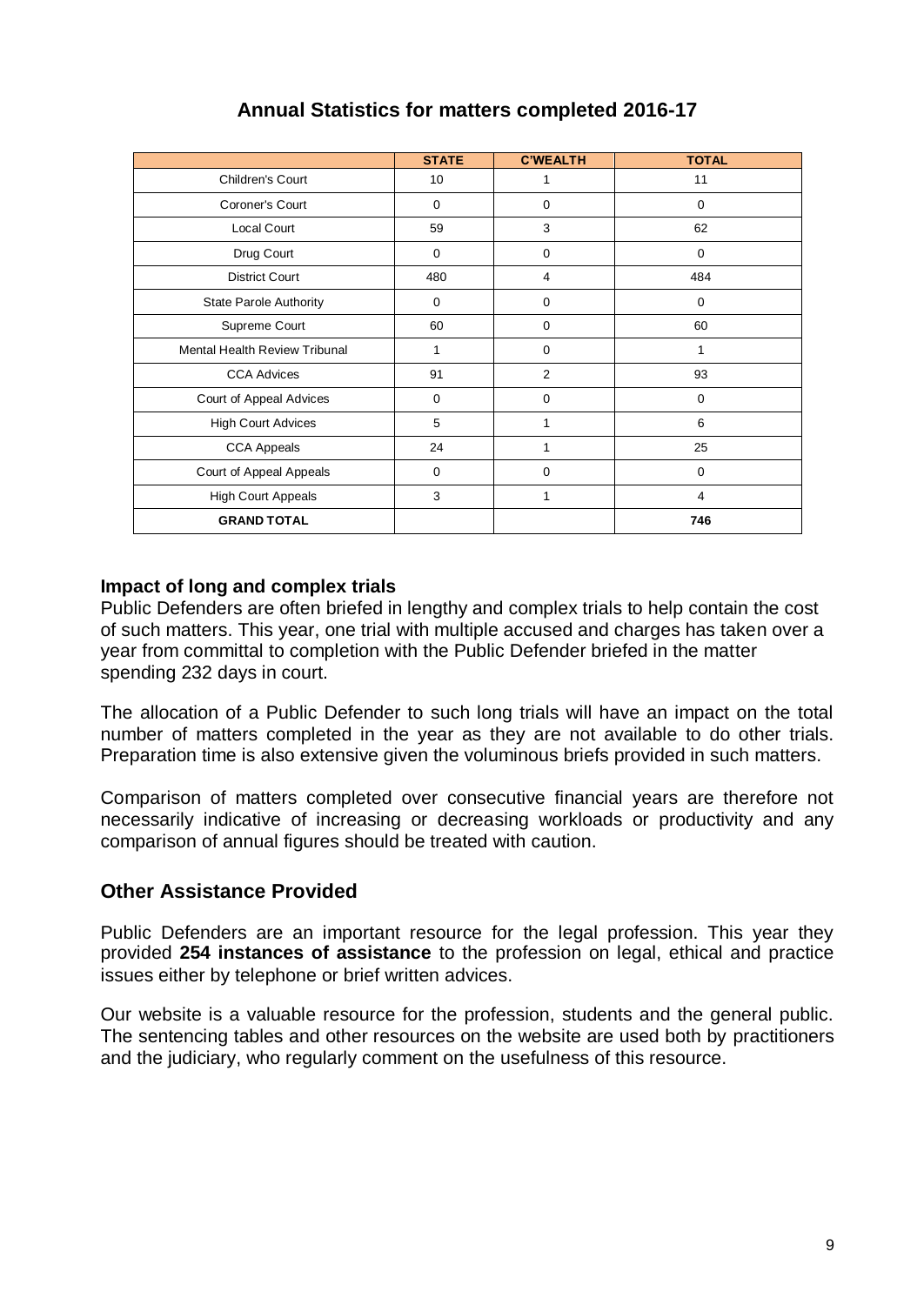#### **Public Defenders and the Justice System**

Public Defenders have long been regarded as an integral part of the justice system. Their extensive experience as criminal barristers is well recognised by all participants in the administration of criminal justice. Both the LAC and ALS use the services of Public Defenders in difficult and complex cases whenever possible to ensure the most cost effective use of legal aid resources.

In addition to providing representation to legally aided clients, Public Defenders play an important role beyond the courtroom through their involvement in government and other committees tasked with policy development.

The Senior Public Defender is a member of the:

- **NSW Sentencing Council**
- Department of Justice Criminal Justice Transformation Board
- District Court Criminal Business Sub-committee
- **EXECT** Legal Aid Crime and Grants Sub-committee (occasional member)
- **District Court Backlog Committee**
- **Department of Corrective Services Legal Users Group**

#### **Committees of the NSW Bar Association and Related Bodies**

Public Defenders work closely with the NSW Bar Association at many different levels. Chrissa Loukas SC was elected Junior Vice President of the NSW Bar Association and is also a director of the Law Council of Australia.

A number of other Public Defenders are also actively involved in Bar Association committees including;

- **The NSW Bar Association's Criminal Law Committee**
- **Indigenous Barristers Strategy Working Party and the Indigenous Barrister's Trust**
- **Joint Working Party on Over-representation of Indigenous People in the Criminal** Justice System
- **Professional Conduct Committee**
- **Legal Aid Committee**
- **Wellbeing Committee**
- **Law Council of Australia National Law Committee**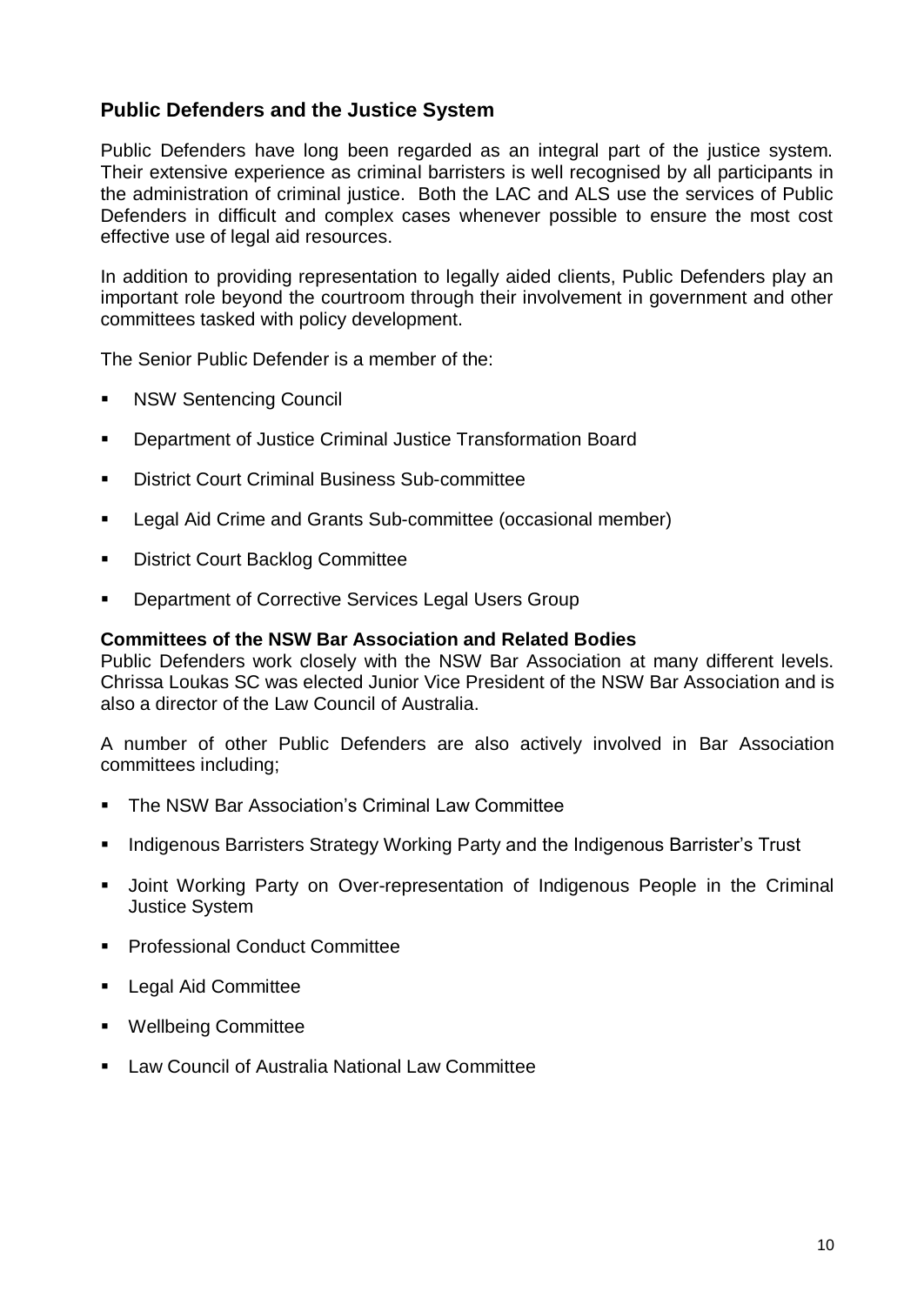#### **Participation in Justice Agency committees**

- **EXECT** Crime and Justice Reform Committee
- Royal Commission into Institutional Responses to Child Sexual Abuse Criminal Justice Working Group
- Child Sexual Assault Evidence Pilot Committee
- Child Sexual Assault Judicial Reforms and Monitoring Implementation Group
- **District Court Criminal Listing Committee**
- **District Koori Court working group**
- LAC Specialist Barristers and Solicitors Panels, including the Children's Criminal Law panel
- **Western NSW Community Legal Centre Committee**
- The Bugmy Evidence Project a joint project of Norton Rose Fulbright and the ALS.

#### <span id="page-14-0"></span>**Funding and Accountability**

#### <span id="page-14-1"></span>**Funding**

The primary source of funding is the Department of Justice. The Public Defenders' **budget for this financial year was \$10,547,000** which represents the net cost of services. Employee-related expenses continue to represent about 85 per cent of the budget.

**Additional funding of \$1,051,000** was provided by the NSW Government as part of the funding strategy to address the District Court backlog. This enabled the recruitment of two additional Public Defender positions for Port Macquarie, Tamworth and Sydney District Courts.

Additional revenue is obtained under the SLAs from:

- The **LAC**, which provided **\$855,758.** This amount funds two Public Defender positions and provides partial funding for one legal research officer.
- The **ALS**, which provided **\$177,000**.

Fees from the Public Defenders Annual Criminal Law Conference and the "Under 5's Practical Advocacy Course" provide additional revenue.

(Full details of the Public Defenders' budget are available from the NSW Department of Justice.)

#### <span id="page-14-2"></span>**Accountability**

The Public Defenders are accountable to the Attorney General and his Department through the provision of reports on agreed performance indicators which are based on the number of completed briefs within defined jurisdictions. Regular reports may also be provided on the progress of business plan initiatives, financial management and risk assessments.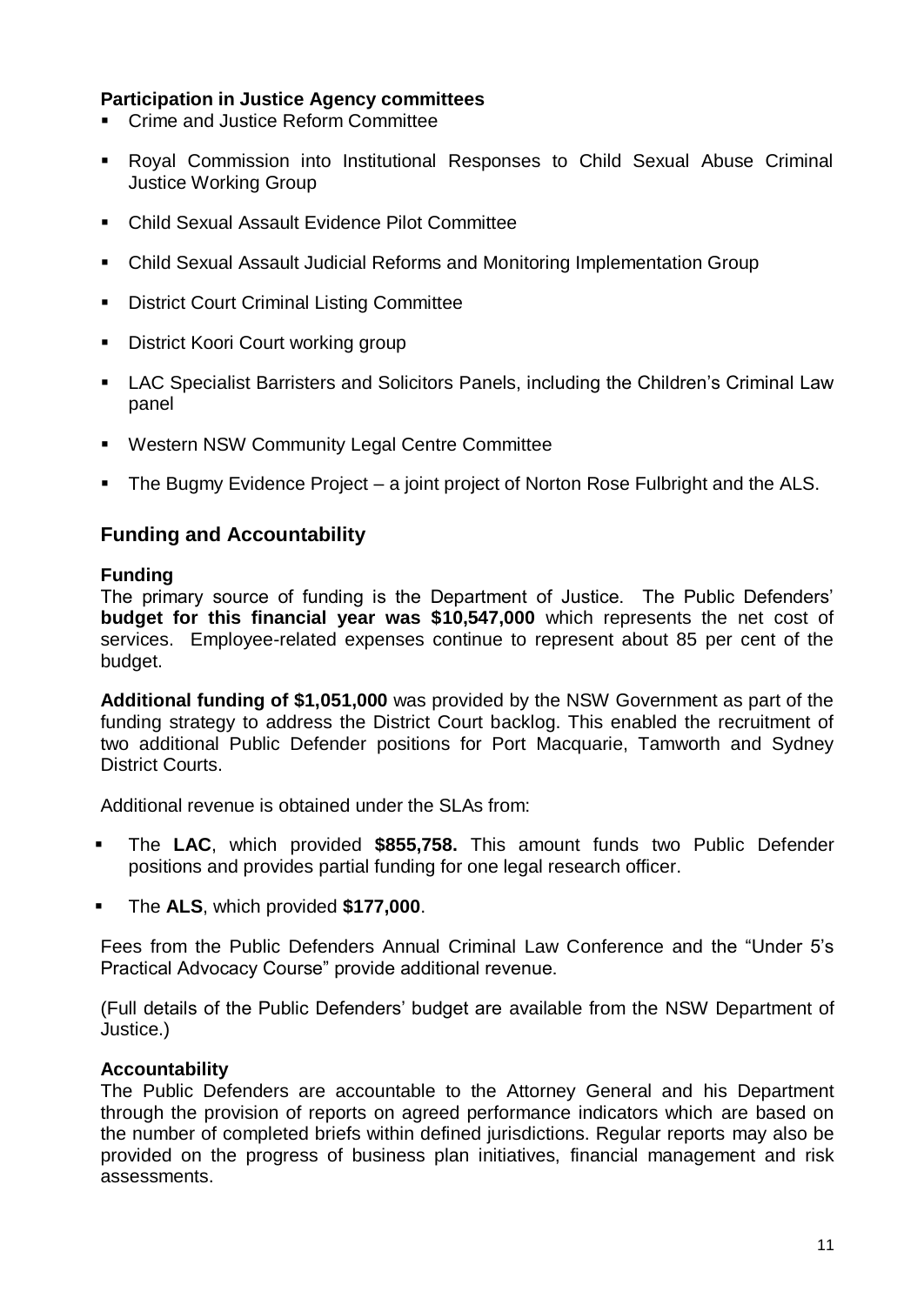Annual statistics are provided to the LAC and ALS as required under the service level agreements.

Although Public Defenders are not public servants the office has adopted the administrative policies and procedures of the Department. Administrative support staff are public servants and therefore bound by both the *Government Sector Employment Act 2013* and *Public Finance and Audit Act 1983.*

Senior clerks employed by the Public Defenders are responsible for the day-to-day management of administrative, human resources and financial matters.

#### <span id="page-15-0"></span>**Business Plan**

The priority for this year continues to be working with other justice agencies to address the District Court backlog. Considerable effort and resources have gone into assisting with Special Call-overs and the Rolling List Court.

An additional strategy of focussing on long and complex trials listed at the Sydney District Court was implemented to further assist with reducing the backlog. This will have greater impact in the following year.

The online "*Request for Public Defender"* form for legal practitioners went live this year. Many practitioners have adopted this method to request our services which provides a more streamlined approach to this process. The aim is to have the majority of requests made using the online form within the next 12 months.

#### <span id="page-15-1"></span>**Law Reform**

An important function of Public Defenders under the Act is the provision of advice to the Attorney General and others on law reform. Public Defenders are routinely invited to make submissions on criminal law reform at the request of the NSW and Australian Law Reform Commissions, Criminal Law Review, NSW Sentencing Council and Parliamentary Committees of Inquiry. In addition, a number of Public Defenders participate in law reform committees and advisory groups.

Written submissions made during the year include the following:

- Review of Mandatory Pre-trial Defence Disclosure Legislation
- Justice Legislation Amendment (Committal and Guilty Plea) Bill 2017
- Justice Portfolio Miscellaneous Bill ( Spring Session) 2017
- Statutory review of 'one punch' laws

#### <span id="page-15-2"></span>**Aboriginal Graduate Lawyers Program**

Since 2001, Public Defenders have provided an Aboriginal Law Graduates Program following approval by the then Attorney General for funding under the Indigenous Justice Strategy. The Department provided funding of \$52,000 this year.

The initial aim of the program was to provide financial and mentoring assistance to Aboriginal law graduates wishing to establish themselves at the NSW Bar. The program was expanded in 2006 to include all Aboriginal law graduates needing assistance to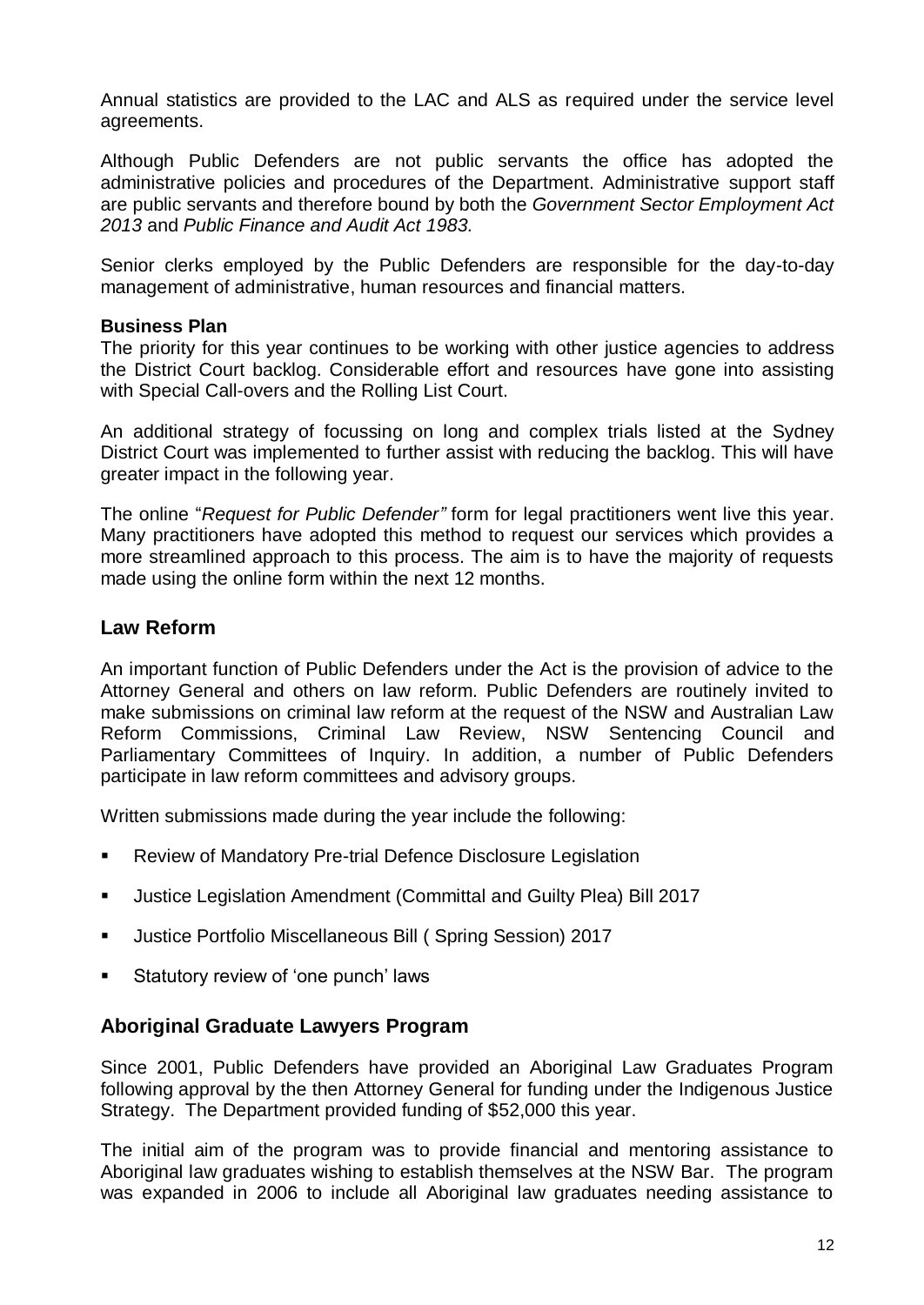move into a legal career, not just those wishing to go to the Bar. Funding can now be directed to pay for the practical legal training (PLT) component necessary for admission to practise as a solicitor. Under this program, Public Defenders may pay the course fees and salary for successful applicants, usually for a period of up to six months.

This year we provided a placement for one new law graduate, Danielle Hobday. We were also able to continue to employ Emma Hudson-Buhagiar and both provided invaluable para-legal support to the Rolling List Court team and to other staff in Chambers.

Danielle Hobday wrote the following about her experience of the program:

*"I feel extremely grateful to have been a part of the Public Defenders, Aboriginal Graduate Lawyers Program from July 2016 to February 2017.* 

*This program was a valuable opportunity to me in many ways. The program provided me with financial assistance, supervision and mentoring by some of the finest Barristers within NSW.* 

*This program allowed me to complete the requirements of my Practical Legal Training Studies with the College of Law in a supportive and encouraging environment. Further it prepared me for the processes and preparation required for legal casework, equipped me with the legal skills required as a practitioner and exposed me to the mechanics of the court room, particularly the Rolling List Court.* 

*The opportunity to work alongside some of the finest advocates, work on high profile cases all whilst being supported in a positive environment will remain one of the most influential experiences in my career. It pushed me to stop doubting my ability, and reinforced the very reason I wanted to become a lawyer.*

*Having the opportunity to be a Graduate at the Public Defenders was a positive influence on my legal career and maintained my vision to eventually join the NSW Bar. I will always praise this program and the opportunities it creates for upcoming Aboriginal lawyers."*

#### <span id="page-16-0"></span>**Continuing Professional Education**

#### **Practical Advocacy Course for "Under 5 Barristers"**

We were pleased to be able to run this course after a year's break. The course is aimed at barristers of 5 years or less standing to provide practical skills in criminal advocacy. We are able to call upon a number of District Court Judges as well as Public Defenders to speak on topics such as opening and closing addresses; cross-examination; examination in chief; juries; sentencing and appeals to the Court of Criminal Appeal. There were 21 participants for the six month course.

#### **Annual Conference**

The Annual Criminal Law Conference continues to be very popular with criminal law practitioners within NSW and interstate and was again completely sold out this year.

The conference was formally opened by the Attorney General, the Hon. Mark Speakman MP. The key note speaker was The Hon. Justice Stephen Gageler AC who spoke about appellate advocacy. The Hon. Justice Peter McClellan spoke on perspectives from the Royal Commission and its impact on criminal trials and Judge Dina Yehia SC of the Sydney District Court gave a presentation on trial advocacy.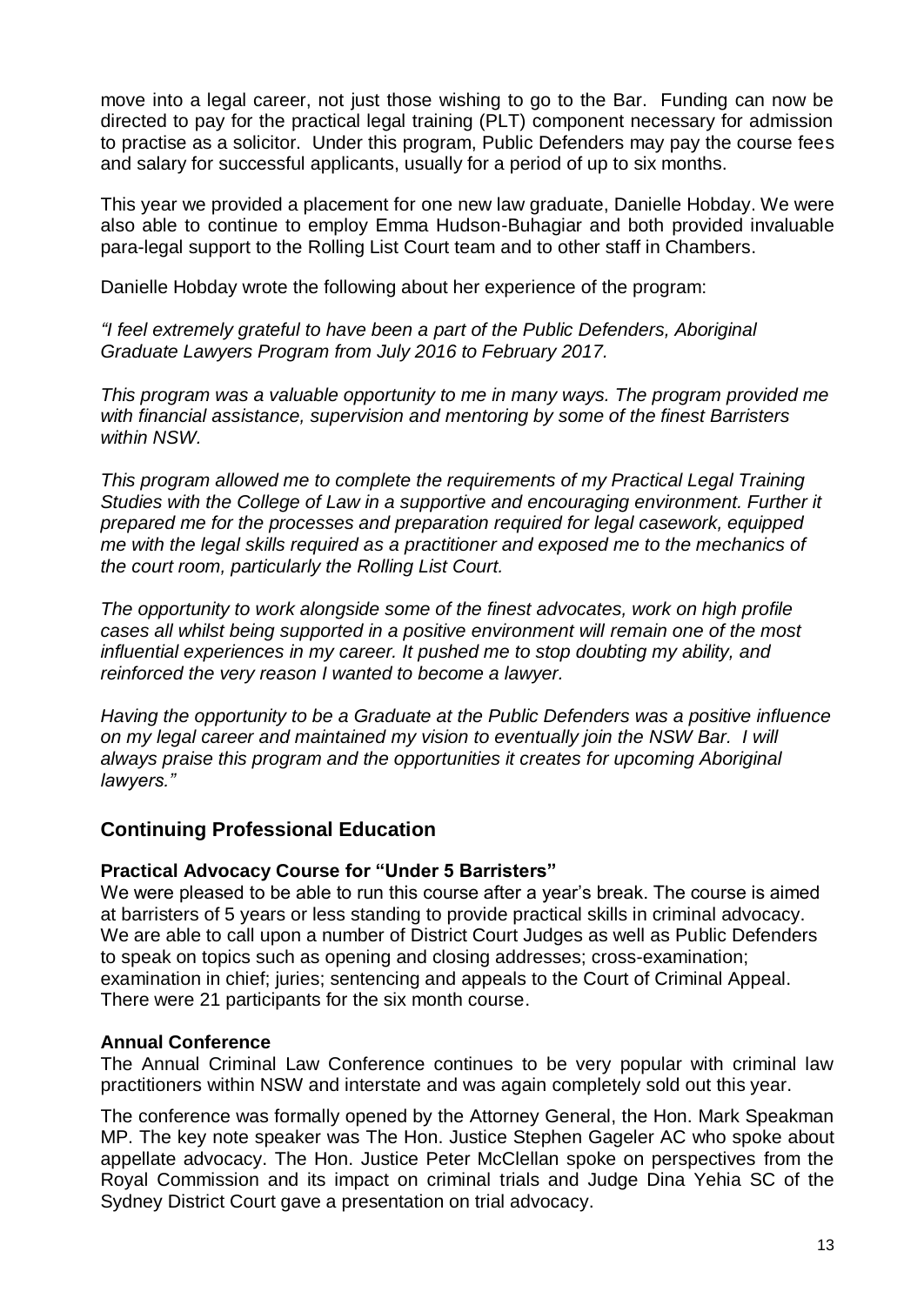A full copy of the program and conference papers can be located at our website [www.publicdefenders.nsw.gov.au.](http://www.publicdefenders.nsw.gov.au/)

#### **Public Defenders occasional seminars**

This year we conducted the following seminars for the profession:

- An information session on the child sexual offences evidence pilot for defence lawyers.
- A seminar with the Faculty of Law, University of NSW on "Section 137 probative value and unfair prejudice post *IMM v The Queen."*
- A seminar and panel discussion on "Tendency post *Hughes v The Queen."*
- A continuing professional evidence session at the NSW Bar Association on 'Scientific Knowledge or Subjective Opinion? Forensic Evidence Workshops for Criminal Law Advocates'.

#### **Other contributions to training**

Public Defenders are invited to speak at seminars and conferences conducted by Legal Aid NSW, the Aboriginal Legal Service, Young Lawyers, the NSW Bar Association, the College of Law and other tertiary institutions.

Craig Smith SC and Peter McGrath SC, Deputy Senior Public Defenders both provide advocacy training for the Australian Advocacy Institute to Australian and international lawyers.

We also provide tutors for readers at the Bar, internships for law students undertaking external placement programs and practical legal training as well as year 10 work experience opportunities. These placements are highly prized and we receive many applications from law students wishing to work with Public Defenders. At the same time, Public Defenders and staff benefit from the interaction and work of dedicated, intelligent and passionate students who demonstrate their commitment to social justice and the practice of criminal law by choosing to undertake a placement with us.

Public Defenders provide mentoring under various programs including the Lucy Mentoring Program and the NSW Bar Association's Aboriginal Mentoring Program.

Peter McGrath SC spoke on the ABC radio program The Law Report on the impact of "vicarious trauma" on the mental health of criminal law practitioners.

#### <span id="page-17-0"></span>**Government Information (Public Access) Act 2009 (GIPAA)**

Public Defenders meet the requirements of the GIPA Act to provide open access to information for the public where possible and without charge. Our website provides access to the following documents:

- **Annual reports**
- **Service Level Agreements**
- **Relevant legislation**
- **Guidelines for Appointment of Public Defenders**
- Legal research materials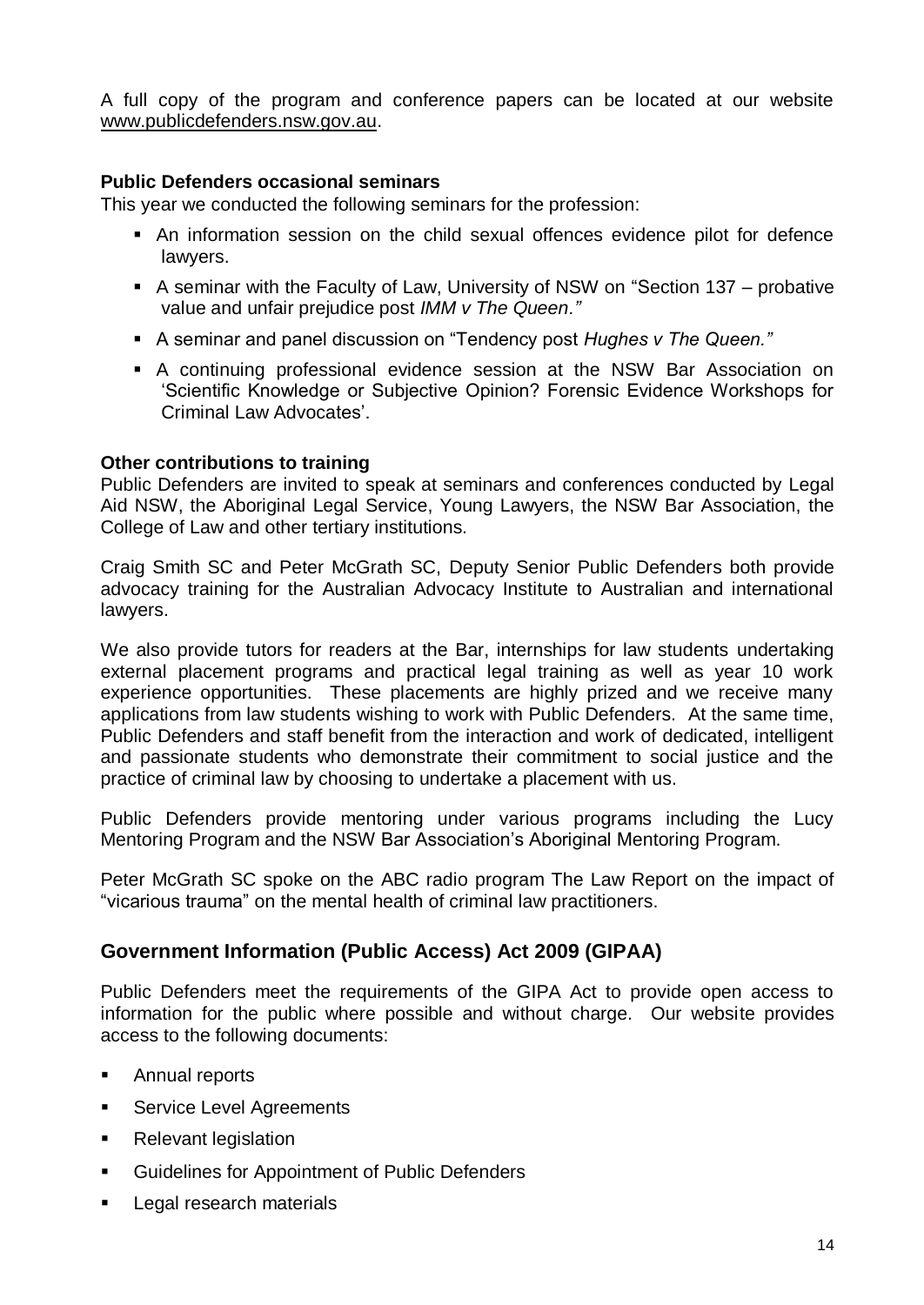- **Information on internships**
- **Papers prepared by Public Defenders**
- Conference papers

Legal professional privilege precludes access to clients' information.

We have had no requests made under GIPAA this year.

One complaint was received regarding an inaccuracy occurring in an old case summary in the Short Notes section on our website. This case summary was removed from the website.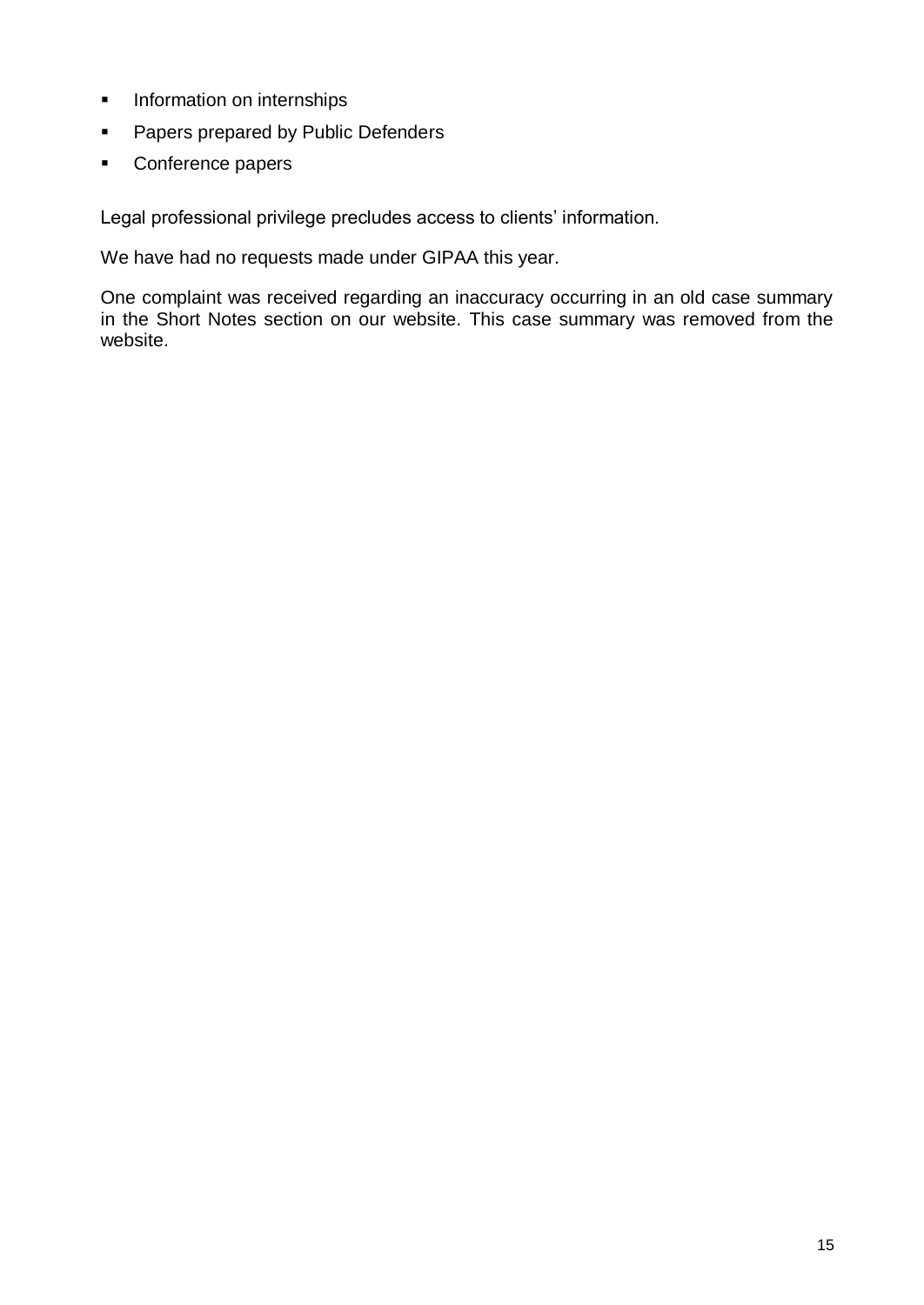|  | <b>Public Defenders 2016-2017</b> |  |
|--|-----------------------------------|--|
|--|-----------------------------------|--|

<span id="page-19-0"></span>

| Senior Public Defender (SPD) |                                                 |                          |  |  |
|------------------------------|-------------------------------------------------|--------------------------|--|--|
| Mark lerace SC               | appointed 7 year term                           | 16.07.2007               |  |  |
|                              | re-appointed 7 year term                        | 14.07.2014               |  |  |
|                              | <b>Deputy Senior Public Defenders (DSPD)</b>    |                          |  |  |
| Craig Smith SC               | acting                                          | 13.06.2006               |  |  |
|                              | fixed term appointment*                         | 13.06.2008               |  |  |
|                              | appointed DSPD 7 year term                      | 18.09.2014               |  |  |
| Peter McGrath                | appointed DSPD 7 year term                      | 23.01.2017               |  |  |
| <b>Public Defenders</b>      |                                                 |                          |  |  |
| <b>Troy Anderson</b>         | acting                                          | 15.05.2017               |  |  |
|                              |                                                 |                          |  |  |
| Mark Austin                  | permanently appointed                           | 05.06.1995               |  |  |
| Sophia Beckett               | acting                                          | 29.03.2016               |  |  |
|                              | short term                                      | 30.05.2016               |  |  |
|                              | secondment as Crown Prosecutor                  | 01.07.2016               |  |  |
|                              | fixed term appointment*                         | 29.03.2017               |  |  |
| <b>Stuart Bouveng</b>        | acting                                          | 15.08.2016               |  |  |
|                              | fixed term appointment*                         | 15.08.2017               |  |  |
| Chris Bruce SC               | permanently appointed<br>(currently part -time) | 26.04.1988               |  |  |
| Robyn Burgess                | acting (part-time)                              | 13.12.2000               |  |  |
|                              | permanently appointed (part-time)               | 10.11.2005               |  |  |
| Helen Cox                    | permanently appointed                           | 17.07.1995               |  |  |
|                              | (currently part-time)                           |                          |  |  |
| <b>Antony Evers</b>          | acting                                          | 14.07.2014               |  |  |
|                              | fixed term appointment*                         | 29.03.2017               |  |  |
| John Fitzgerald              | acting                                          | 25.01.2010               |  |  |
|                              | fixed term appointment*                         | 25.01.2011               |  |  |
| <b>Brian Hancock</b>         | acting                                          | 29.08.2005               |  |  |
|                              | fixed term appointment*                         | 29.10.2009               |  |  |
|                              | re-appointed 7 year term                        | 29.10.2016               |  |  |
| Michael King                 | acting                                          | 30.08.2010               |  |  |
|                              | fixed term appointment*                         | 30.08.2011               |  |  |
| Peter Krisenthal             | acting                                          | 14.07.2014               |  |  |
|                              | fixed term appointment*                         | 09.09.2015               |  |  |
| Chrissa Loukas SC            | permanently appointed                           | 17.07.1995               |  |  |
| Janet Manuell SC             | acting                                          | 06.02.2007               |  |  |
|                              | fixed term appointment*                         | 13.06.2008               |  |  |
|                              | re-appointed 7 year term                        | 24.06.2015               |  |  |
| lan Nash                     | acting                                          | 23.01.2012               |  |  |
|                              | fixed term appointment*                         | 23.01.2013               |  |  |
| <b>Bill Neild</b>            | acting                                          | 05.09.2016               |  |  |
|                              | fixed term appointment*                         | 05.09.2017               |  |  |
| Ertunc Ozen                  | acting                                          | 27.05.2013               |  |  |
|                              | fixed term appointment*                         | 03.06.2014               |  |  |
| Peter Pearsall               | permanently appointed                           | 06.12.2001               |  |  |
| <b>Tom Quilter</b>           | acting                                          | 08.05.2017               |  |  |
| Belinda Rigg SC              | acting                                          | 27.01.2004               |  |  |
|                              |                                                 |                          |  |  |
|                              | permanently appointed                           | 13.07.2006               |  |  |
| Jason Watts                  | acting<br>fixed term appointment*               | 03.06.2013<br>27.05.2014 |  |  |
|                              |                                                 |                          |  |  |
| Angus Webb                   | permanently appointed                           | 15.07.1996               |  |  |
| Eric Wilson SC               | acting                                          | 27.01.1998               |  |  |
|                              | permanently appointed                           | 09.08.2001               |  |  |
| <b>Richard Wilson</b>        | acting                                          | 23.01.2012               |  |  |
|                              | fixed term appointment*                         | 23.01.2013               |  |  |
| Philip Young SC              | permanently appointed                           | 24.07.2002               |  |  |

\* Appointment for fixed term of 7 years renewable under 2007 amendments to the Act.